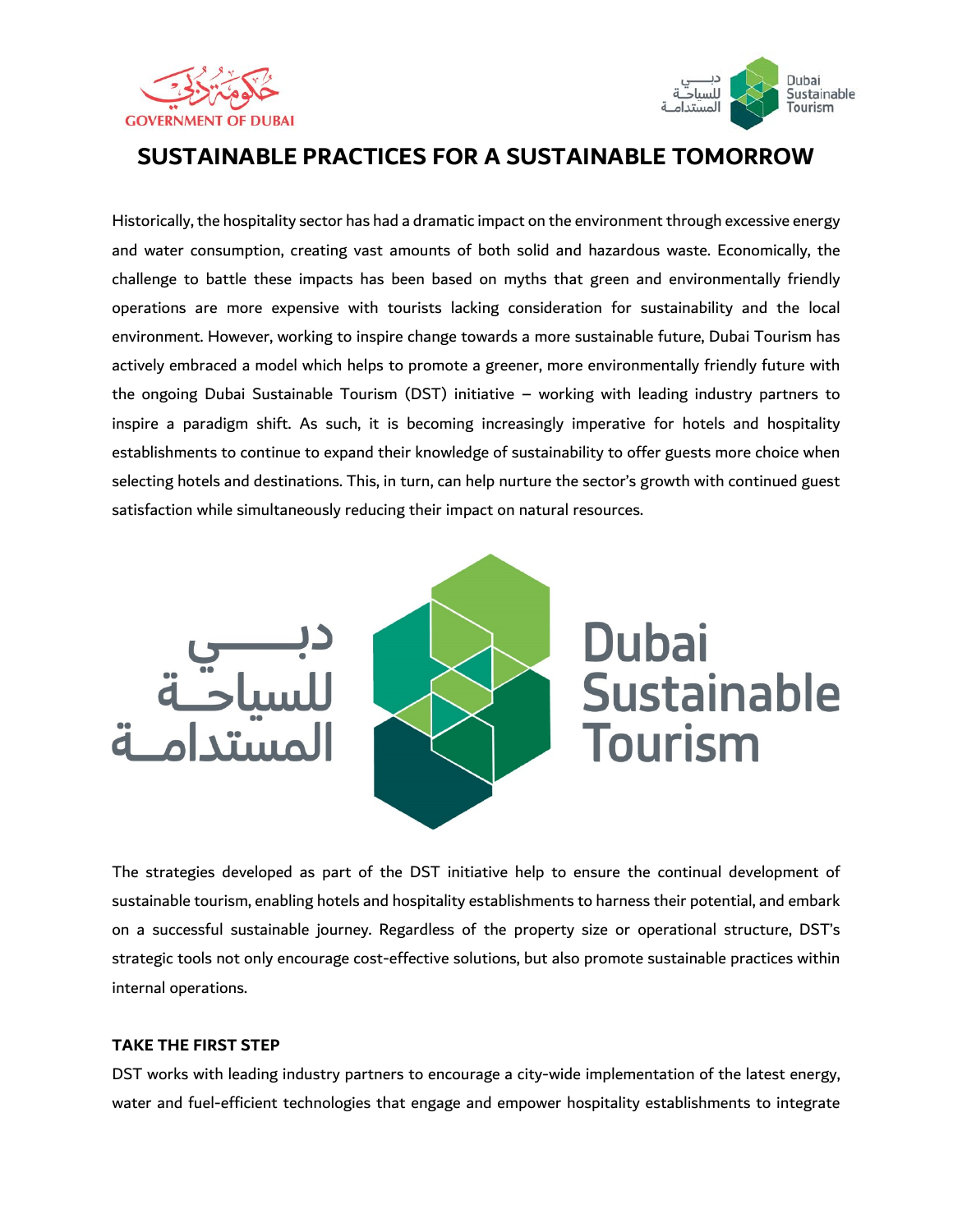



sustainability practices within their operations, with many realising immediate savings. This includes the Dubai Electricity and Water Authority (DEWA), which is committed to a long-term sustainable future for the delivery of electricity and water supplies across Dubai.

While such government initiatives continue to lay the groundwork, it is also important that hospitality stakeholders play their part in driving conversation around sustainability practices and emphasising the importance of every sustainable contribution, big or small – be it through energy and water conservation, waste management or encouraging and adopting best corporate practices. In fact, eencouraging guests to consider the impact of their stay on the environment, while actively assisting them to play their part in more sustainable tourism is key for hotels that hope to consistently improve their environmental performance.

As part of the goal to achieve environmental sustainability in Dubai's tourism industry, experts at DST and DEWA have recommended some simple and easy practices that will help hotels to encourage guests to stay green throughout their stay:

- Save electricity and promote energy-efficient ways of illumination by turning off unused lighting across the property. In fact, installing Light Emitting Diodes (LED) or Compact Fluorescent Lightbulbs (CFLs) in all the guest rooms further reduces energy consumption and costs.
- Keep the temperature low across public areas and save energy by keeping shades drawn during the day to avoid absorbing heat from the sun. Set thermostats in guest rooms to 24 degrees Celsius when occupied and in unused rooms to 28 degrees or switch them off completely.
- Introduce re-fillable water bottles and encourage guests to use a these throughout their stay
- Ensure the installation of low-flow faucets, showerheads, and other fixtures that can reduce consumption during peak hours (12:00pm to 6:00pm).
- Equip guest rooms with high-efficiency in-room mini refrigerators, microwaves, coffeemakers, hairdryers, etc. Avoid placing equipment such as televisions, hair dryers, and lamps close to air conditioning thermostats. The heat from these appliances can affect the thermostat readings and increase energy consumption.
- Say no to straws, disposable cutlery and other 'single-use' products. They are not essential and will only end up on a rubbish dump, or worse in our oceans.
- Guests may not always recognize how many resources it takes to have housekeeping launder all of their towels and linens every day of their stay, and a small awareness campaign can put them in the know and engage them in your efforts.